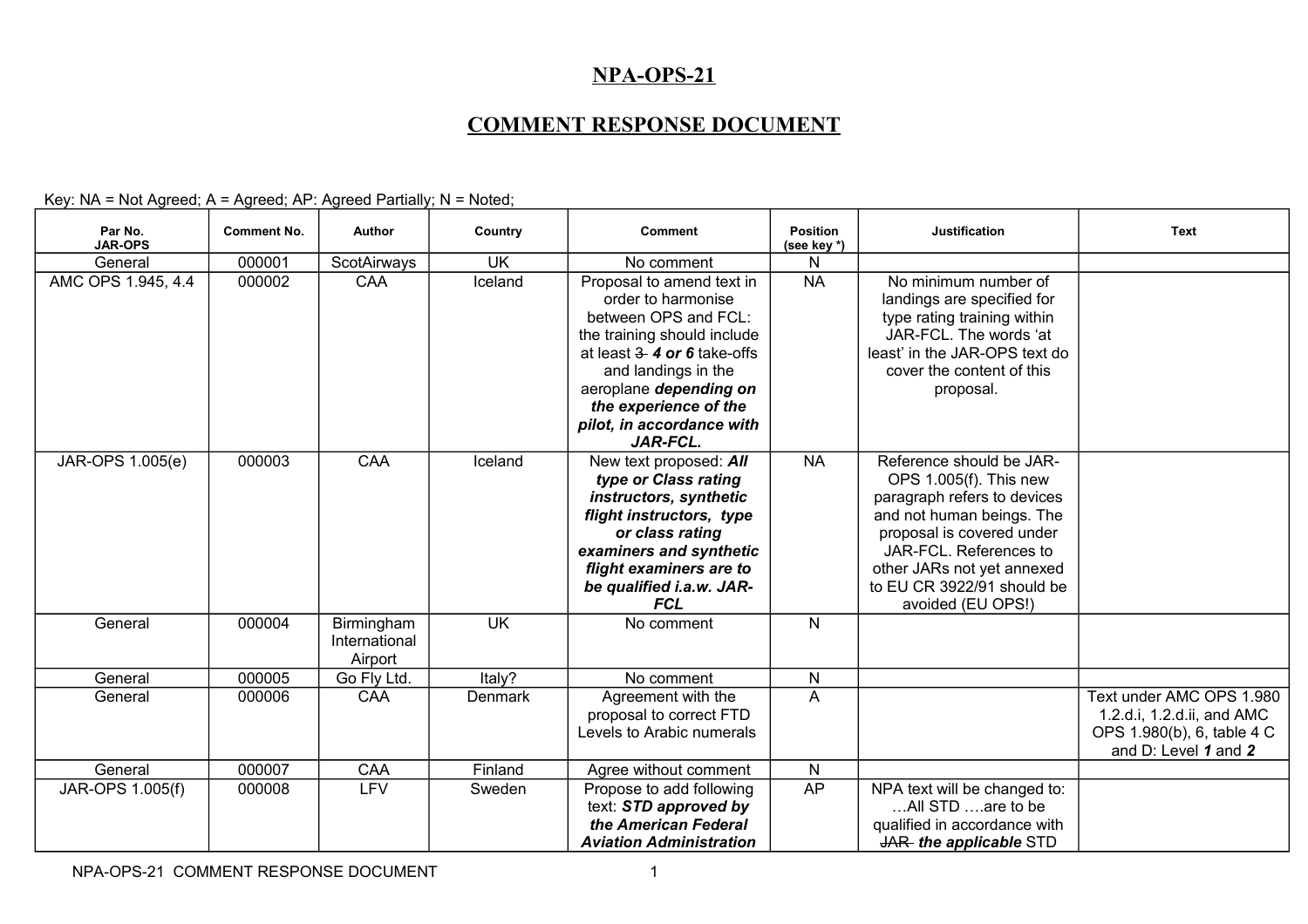| Par No.<br><b>JAR-OPS</b>                  | <b>Comment No.</b> | Author     | Country | <b>Comment</b>                                                                                       | <b>Position</b><br>(see key *) | <b>Justification</b>                                                                                                                                                                                                                                                                                                                                          | <b>Text</b>                     |
|--------------------------------------------|--------------------|------------|---------|------------------------------------------------------------------------------------------------------|--------------------------------|---------------------------------------------------------------------------------------------------------------------------------------------------------------------------------------------------------------------------------------------------------------------------------------------------------------------------------------------------------------|---------------------------------|
|                                            |                    |            |         | (FAA) may be accepted<br>by the Authority as<br>being equivalent to JAR-<br><b>STD requirements.</b> |                                | requirements<br>This should cover the<br>proposal.                                                                                                                                                                                                                                                                                                            |                                 |
| JAR-OPS 3.005(j)                           | 000009             | <b>LFV</b> | Sweden  | It is proposed to add the<br>identical text as provided<br>under comment 8                           | AP                             | The same change will be<br>applied as under comment 8                                                                                                                                                                                                                                                                                                         |                                 |
| AMC OPS 3.945, 1.1<br>c.                   | 000010             | <b>LBA</b> | Germany | Proposal to keep the term<br>'Flight Simulator' instead<br>of STD                                    | <b>NA</b>                      | Certain parts of training (e.g.<br>for Category A) are probably<br>possible in an FNPT II or III,<br>for which the requirements<br>are under development<br>(JAR-STD 3H)                                                                                                                                                                                      |                                 |
| AMC OPS 3.945 1.1<br>a.                    | 000011             | <b>LBA</b> | Germany | Proposal to delete the<br>words 'or other training<br>devices'                                       | $\overline{A}$                 | The JAR-STD WG has<br>agreed to delete the term<br>'other training devices' in the<br>progress of developing JAR-<br>STD 1H. The other JAR-STD<br>documents will be adapted<br>eventually. This means that<br>all training devices such as<br>FS, FTD, FNPT are to be<br>covered under STD and all<br>other devices are to be<br>clearly explained in detail. |                                 |
| [APP 1 to JAR-OPS]<br>3.955(a)(1)(i)       | 000012             | <b>LBA</b> | Germany | Proposal to keep the term<br>Flight Simulator instead of<br>introducing STD                          | <b>NA</b>                      | Part of this training may be<br>done in an FTD, whenever<br>available. Requirements for<br>helicopter FTD are planned<br>to bedeveloped based on the<br>recognised needs.                                                                                                                                                                                     |                                 |
| AMC OPS<br>1.980/980(b)                    | 000013             | <b>LBA</b> | Germany | Proposal to delete the<br>term 'qualification'                                                       | $\overline{A}$                 | Term 'qualification' deleted<br>as redundant. An FTD has<br>the Qualification Levels:<br>'Level 1' or 'level 2'.                                                                                                                                                                                                                                              | Example: JAR-STD 2A,<br>Level 2 |
| AMC OPS 1.945, 4<br>headline and 4.2, line | 000014             | LBA        | Germany | Keep term 'Flight<br>Simulator' as requirement<br>deals with flying training                         | <b>NA</b>                      | Training of such kind may be<br>performed in a Flight<br>Simulator and also, partially,<br>in a Flight Training Device<br>(such as LOFT)                                                                                                                                                                                                                      |                                 |
| App 1 to JAR-OPS                           | 000015             | <b>LBA</b> | Germany | Proposal to change                                                                                   | A                              |                                                                                                                                                                                                                                                                                                                                                               | New title: Aeroplane/STD        |

NPA-OPS-21 COMMENT RESPONSE DOCUMENT 2